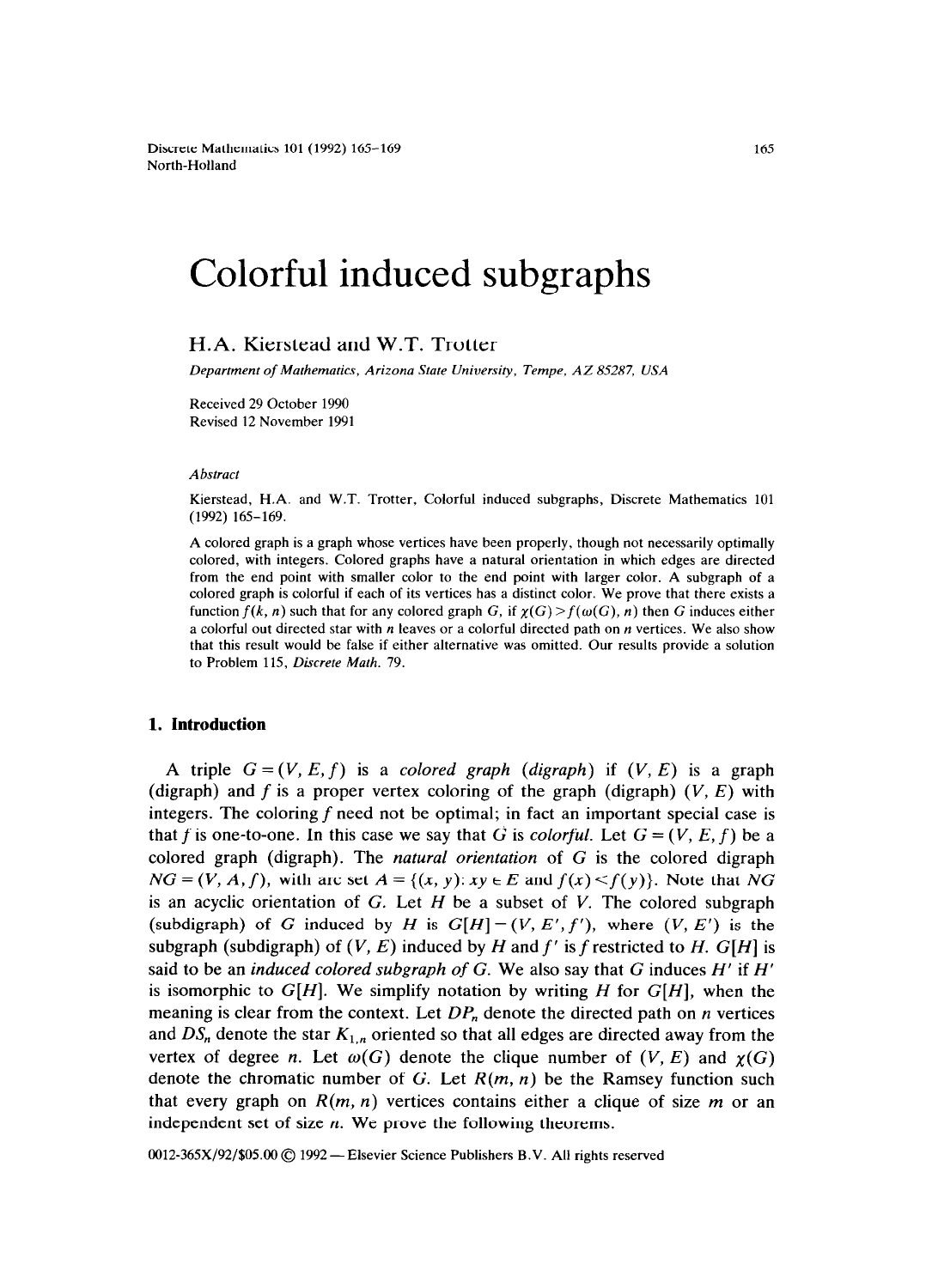**Theorem 1.** *There exists a function*  $h(k, n)$  *such that for every colored graph*  $G = (V, E, f)$ , if  $\chi(G) > h(\omega(G), n)$  then the natural orientation NG induces *either a colorful OS,, or a colorful DP,,.* 

The following two theorems show that Theorem 1 cannot be strenghened by deleting either of the alternative conclusions.

**Theorem 2.** *For every natural number k, there exists a triangle free colored graph*   $G = (V, E, f)$  such that  $\chi(G) = k$ , but the natural orientation NG does not induce a *colorful OS,.* 

We note that the graph  $G$  provided by Theorem 2 is not colorful. If  $G$  is colorful, then every induced subgraph of  $G$  is colorful. Thus, as Gyárfás pointed out, if G does not induce  $DS_n$ , then the out degree of G is bounded above by  $b = R(\omega(G) + 1, n)$ , and thus  $\chi(G)$  is bounded in terms of  $\omega(G)$  and *n* by *2b +* 1. Gyarfas [5] asked whether the chromatic number of an acyclicly oriented digraph G, which does not induce  $DP_4$ , is bounded in terms of  $\omega(G)$ . Since NG is acyclicly oriented, the next theorem answers this question negatively.

**Theorem 3.** *For every natural number k, there exists a triangle free, colored graph*   $G = (V, E, f)$  such that G is colorful and  $\chi(G) = k$ , but the natural orientation NG *does not induce DP,.* 

It is worth noting other results on the chromatic number of graphs which do not induce various orientations of  $P_4$ . Chvátal [1] proved that an acyclicly oriented graph which does not induce  $\leftarrow \rightarrow \rightarrow$  (or  $\rightarrow \rightarrow \leftarrow$ ) is perfect. Gyárfás [5] points out that the shift graph  $G(n, 2)$ , introduced in the next section, which is triangle free and has chromatic number  $\lceil \lg n \rceil$ , can be acyclicly oriented so that it does not induce  $\leftarrow \rightarrow \leftarrow$ . Kierstead [7] proved that the (on-line) chromatic number of an oriented graph which induces neither  $\leftarrow \rightarrow \rightarrow, \rightarrow \leftarrow$ , nor a directed 3-cycle, is bounded by  $2^{\omega(G)} - 1$ .

Our interest in the questions addressed in this article arose from attempts to prove the following beautiful conjecture due independently to Gyarfas [3] and Sumner [10]. Let H be a graph and let forb $(H)$  denote the class of graphs which do not induce H. The conjecture is that for every tree  $T$ , there exists a function  $f_t$ such that if  $G \in \text{forb}(T)$ , then  $\chi(G) \leq f_T(\omega(G))$ . Gyárfás, Szemerédi, and Tuza [6] have proved the special case of the conjecture where *T* has radius two and G is triangle free. Kierstead and Penrice [9] have recently removed the restriction that G be triangle free. Also see [4] and [S] for related results. We believe that our results may have applications to this conjecture.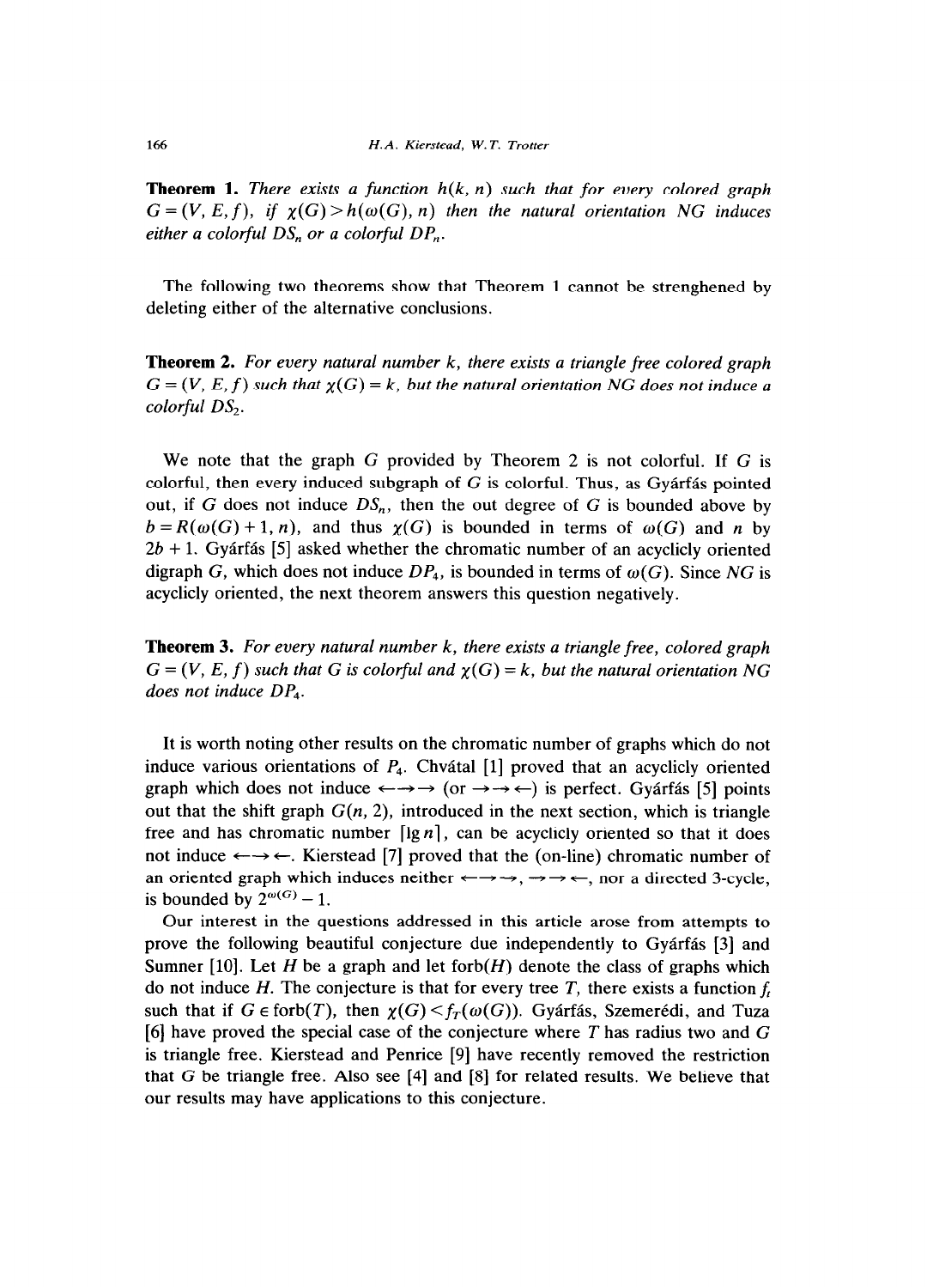## **2. Proofs**

Let  $G = (V, E, f)$  be a colored graph. For a vertex v, the colored out degree of *v* in G is  $\text{cod}_G(v) = |\{f(x): vx \in E \text{ and } f(v) \leq f(x)\}|$ . Let  $\text{cod}(G) =$  $\max\{\operatorname{cod}_G(v): v \in V\}.$ 

**Proof of Theorem 1.** Let  $h = d'$ , where  $d = R(\omega(G) + 1, n)$  and  $t = (d - 1)(n - 1)$ 1) + 1. If  $\text{cod}(G) \ge d$ , then NG induces a colorful  $DS_n$ , so assume  $\text{cod}(G) < d$ . We define a coloring c on V such that  $c(v)$  has the form  $(c_1(v), \ldots, c_i(v))$ , by recursion on i as follows. Let  $c_0(v) = 0$ , for all  $v \in V$ . Suppose we have defined  $c_i(v)$  for all  $j \le i$  and for all  $v \in V$ . Let  $V(v, i) = \{w \in V : c_i(v) = c_i(w), \text{ for all }$  $j \le i$ . Let  $c_{i+1}(v) = \text{cod}_{G[V(v,i)]}(v)$ .

Clearly c is a  $d'$ -coloring of G. The proof will be done if we show that either (1) c is a proper coloring of G, i.e.,  $V(v, t)$  is an independent set for all  $v \in V$ , or (2) G induces a colorful  $DP_n$ . If  $c<sub>t</sub>(v) = 0$  then (1) clearly holds. Thus it suffices to show that if  $c_i(v) > 0$ , then v is the first point of a colorful induced  $DP_n$ . Clearly  $c_i(v) \ge c_{i+1}(v)$ , for all *i*. Thus for some  $i \le t - n$ ,  $c_{i+1}(v) = c_{i+2}(v) = \cdots =$  $c_{i+n}(v) > 0$ . We shall actually show, by induction on s, that if  $c_{i+1}(v) = c_{i+2}(v) = 0$  $\cdots = c_{i+s}(v) > 0$ , then v is the first point of a colorful induced DP<sub>s</sub> contained in  $V(v, i)$ .

*Base Step:*  $s = 1$ . Trivial.

*Inductive Step:*  $s = r + 1$ . Since cod(v) in  $V(v, i + r)$  is at least one, there exists  $w \in V(v, i+r)$  such that  $vw \in E$  and  $f(v) < f(w)$ . Choose w so that  $f(w)$  is as large as possible. Since  $c_{i+1}(w) = c_{i+2}(w) = \cdots = c_{i+1}(w) = c_{i+r}(w) > 0$ , w is the first vertex of a colorful induced  $DP_r$ , say P, contained in  $V(w, i) = V(v, i)$ . Since  $V(v, i + r) \subset V(v, i)$  and  $\text{cod}_{V(v, i)}(v) = \text{cod}_{V(v, i+r)}(v)$ , v is not adjacent to any vertex  $x \in V(v, i)$  such that  $f(x) > f(w)$ . In particular, w is the only vertex of *P* which v is adjacent to. Thus  $P + v$  is the desired colorful  $DP_s$ .  $\Box$ 

For integers *n* and *k*, with  $n > k$ , Erdős and Hajnal [2] defined the *shift graph*  $G(n, k)$  to be the graph whose vertices are the k-subsets of  $\{1, \ldots, n\}$ , where two vertices  $X = \{x_1 < \cdots < x_k\}$  and  $Y = \{y_1 < \cdots < y_k\}$  are adjacent iff  $X \cap Y = \{x_2 < \cdots < x_k\} = \{y_1 < \cdots < y_{k-1}\}$  or vice versa. Clearly  $\omega(G(n, k)) =$ 2. Erdős and Hajnal proved that  $\chi(G(n, k)) = (1 - o(1))\lg^{(k-1)} n$ . In particular,  $\chi(G(n, 2)) = \lceil \lg n \rceil$ , and if  $\lg \lg n + \lg \lg \lg n > k$ , then  $\chi(G(n, 3)) > k$ .

**Proof of Theorem 2.** Fix a natural number *k*. Let  $G = (V, E, f)$  be the colored graph such that  $G(2^{2^{2k}}, 3) = (V, E)$  and  $f(\{x_1 < x_2 < x_3\}) = x_2$ . Clearly f is a proper coloring of G. By the remarks above,  $\omega(G) = 2$  and  $\chi(G) \ge k$ . Consider a vertex  $X = \{x_1 < x_2 < x_3\}$ . If XY is an oriented edge in NG, then Y has the form  $Y = \{x_2 < x_3 < y\}$ , and thus  $f(Y) = x_3$ . We conclude that NG does not induce a colorful  $DS$ .  $\square$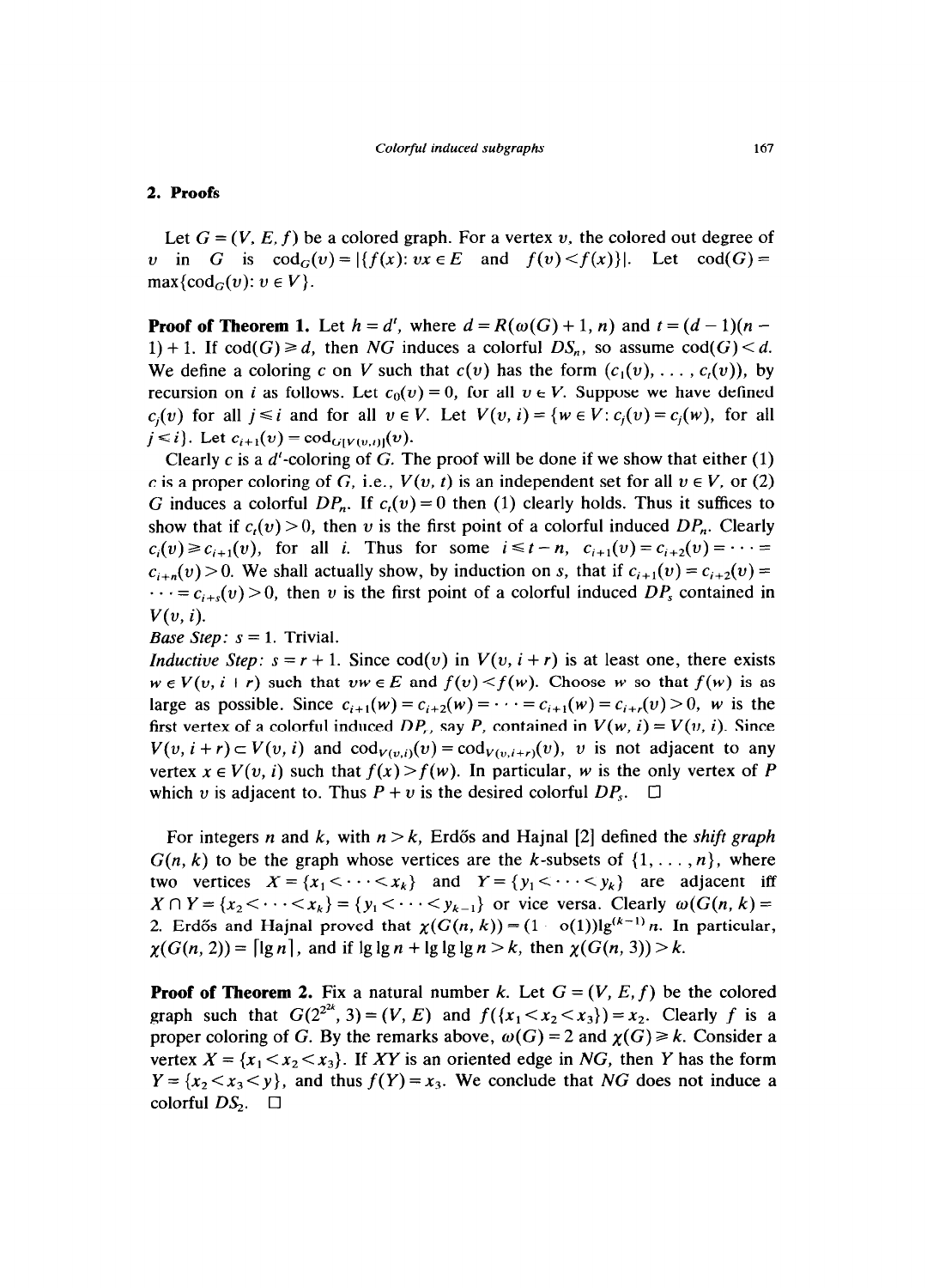To prove Theorem 3, we modify a construction of Zykov [ll], which produces sparse triangle free graphs with large chromatic number. Our modification introduces new edges to eliminate induced *DP,'s* without increasing the clique size.

**Proof of Theorem 3.** We shall construct a sequence of colorful, colored graphs  $G_i = (V_i, E_i, f_i)$  such that  $G_i$  is an induced subgraph of  $G_{i+1}$  and the vertices of  $V_{i+1} - V_i$  receive lower colors than the vertices of  $V_i$ . In addition we will maintain a partition of the edges into red and blue edges so that:

(i) any two vertices are the end points of at most one red directed path;

(ii) all blue edges join vertices on red directed paths; and

(iii) the vertices on each red directed path induce a complete bipartite graph with red and blue edges.

We first show that (ii) and (iii) will ensure that  $G = G_i$  triangle free and does not induce  $DP_4$ . First note that both an oriented triangle and  $DP_4$  contain a directed Hamiltonian path. But if a subgraph  $H$  of  $G$  contains a directed Hamiltonian path, then by (ii),  $V(H)$  is a subset of a red directed path, and by (iii), H is as complete bipartite subgraph of G. In paticular, H is not a triangle or *DP,.* 

Next we give the recursive construction of G. Let  $G_1$  be the graph on one vertex. Now suppose we have constructed  $G_i$ . Let  $G_{i+1}$  consist of i independent copies (with distinct color sets)  $G_i^j = (V_i^j, E_i^j)$  of  $G_i$  and a new  $|V_i^j$ -set  $I_{i+1}$  of independent vertices, where  $f(x) < f(v)$  for all vertices  $x \in I_{i+1}$  and  $v \in V_i^j$ ,  $j =$ 1, ..., *i.* For each *i*-tuple  $(v', \ldots, v')$  with  $v' \in V'_{i}$ , choose  $x \in I_{i+1}$  and join x to each  $v<sup>i</sup>$  by a red edge. Then (i) will be satisfied. This creates some new directed red paths with initial vertex x. For each such path  $P = (x = x_0, x_1, \ldots, x_r)$ , join x to each  $x_{2k-1}$ ,  $2 \le k \le \lceil r/2 \rceil$ , by a blue edge. This maintains (ii) and, by (i), does not violate (iii). The construction is now complete.

To see that  $\chi(G_{i+1}) = i + 1$ , note that any proper *i*-coloring of  $G_{i+1} - I_{i+1}$  uses *i* distinct colors on each of  $V_i^j$ , for  $j = 1, \ldots, i$ , and thus some vertex of  $I_{i+1}$ , requires an additional color. This completes the proof.  $\square$ 

## **References**

- [l] V. Chvatal, Perfectly ordered graphs, in: Topics on Perfect Graphs, Ann. Discrete Math. 21  $(1989)$  63-65.
- [2] P. Erdős and A. Hajnal, On the structure of set mappings, Acta Math. Acad. Sci. Hungar. 9 (1958) 111-131.
- [3] A. Gyárfás, On Ramsey covering-numbers, Infinite and Finite Sets, Coll. Math. Soc. János Bolyai 10, 801-816.
- [4] A. Gyarfas, Problems from the world surrounding perfect graphs, Zastowania Matematyki Applicationes Mathemacticae XIX (1985) 413-441.
- [5] A. Gyárfás, Problem 115, Discrete Math. 79 (1990) 109-110.